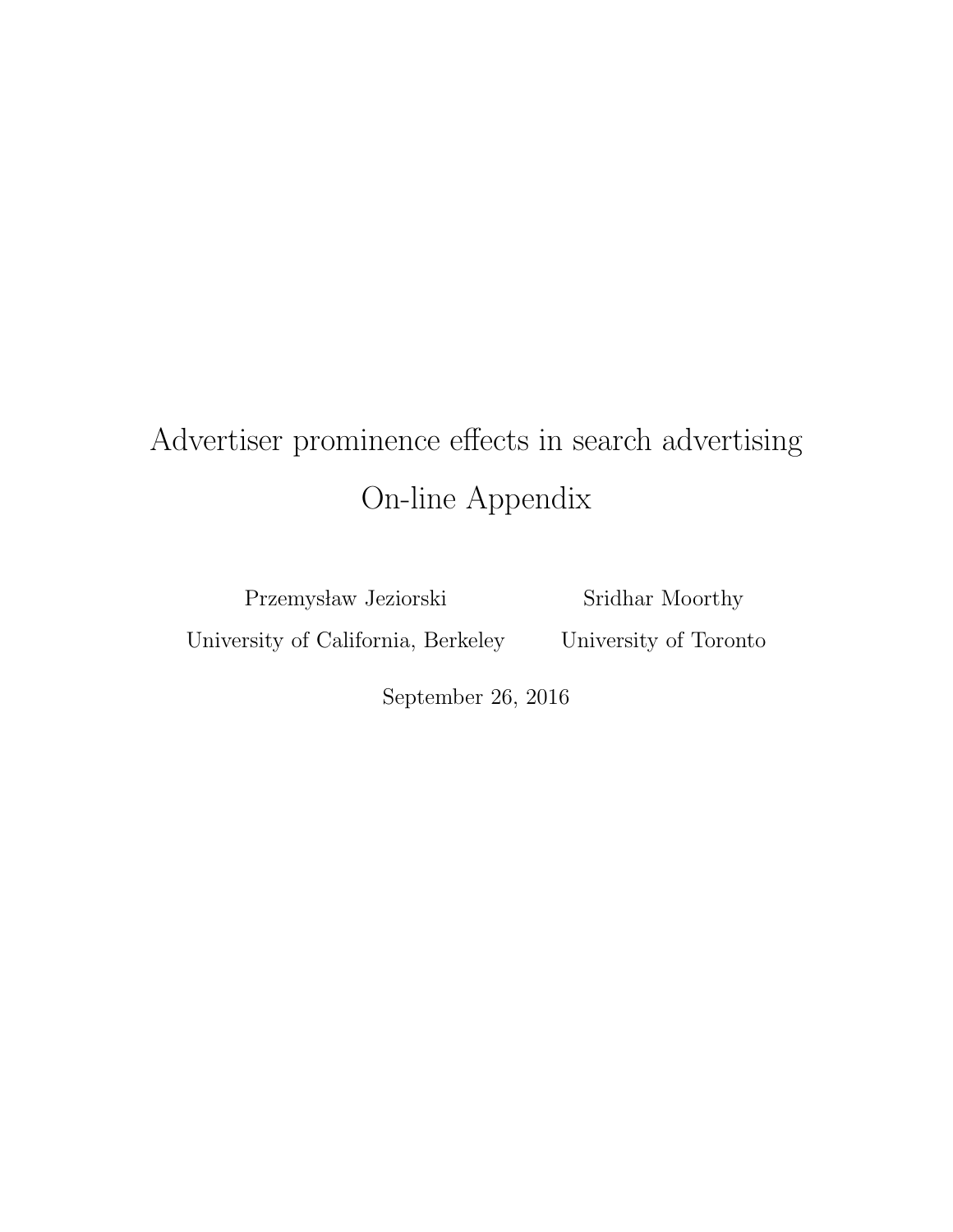This On-line Appendix contains additional analyses replicating the results in our main specifications. The results are contained in two sections. First section contains results for exactly matched keywords used in [Jeziorski and Segal](#page-6-0) [\(2015\)](#page-6-0). Second section contains results for two location-based keywords. Please refer to the main paper for the discussion of these results.

|                                          | Top-100 Alexa dummy   |                       | Top-500 Alexa dummy   |                          | Reciprocal of Alexa   |
|------------------------------------------|-----------------------|-----------------------|-----------------------|--------------------------|-----------------------|
| Dep. Var.                                | Click                 | Click                 | Click                 | $\operatorname{Click}$   | Click                 |
| Pos. $1$                                 | $0.060**$<br>(0.002)  | $0.060**$<br>(0.002)  | $0.063**$<br>(0.002)  | $0.062**$<br>(0.002)     | $0.058**$<br>(0.002)  |
| Pos. $2$                                 | $0.028**$<br>(0.001)  | $0.026**$<br>(0.001)  | $0.034**$<br>(0.002)  | $0.030**$<br>(0.001)     | $0.025***$<br>(0.001) |
| Pos. $3$                                 | $0.014**$<br>(0.001)  | $0.015***$<br>(0.001) | $0.015**$<br>(0.001)  | $0.018**$<br>(0.001)     | $0.013**$<br>(0.001)  |
| Pos. $4$                                 | $-0.001**$<br>(0.000) | $-0.001**$<br>(0.000) | $-0.001**$<br>(0.000) | $-0.001**$<br>(0.000)    | $-0.001**$<br>(0.000) |
| Pos. 5                                   | $-0.001**$<br>(0.000) | $-0.001**$<br>(0.000) | $-0.001**$<br>(0.000) | $-0.001**$<br>(0.000)    | $-0.001**$<br>(0.000) |
| Pos. $1 \times Top$ Alexa                | $-0.018**$<br>(0.004) |                       | $-0.023**$<br>(0.003) |                          |                       |
| Pos. $2 \times Top$ Alexa                | $-0.019**$<br>(0.002) |                       | $-0.026**$<br>(0.002) |                          |                       |
| Pos. $3 \times Top$ Alexa                | $-0.005**$<br>(0.002) |                       | $-0.005**$<br>(0.002) |                          |                       |
| Pos. $1-3\times$ Top Alexa               |                       | $-0.013**$<br>(0.002) |                       | $-0.017**$<br>(0.002)    |                       |
| Pos. $1 \times (\text{Alexa rank})^{-1}$ |                       |                       |                       | $\overline{\phantom{a}}$ | $-0.0133$<br>(0.0142) |
| $\mathbf N$                              | 201750                | 201750                | 201750                | 201750                   | 195423                |
| $R^2$                                    | 0.044                 | $\,0.044\,$           | 0.044                 | 0.044                    | 0.043                 |

#### 1 Exactly matched keywords

Robust standard errors in parentheses, \* $p < 0.1$  ,\*\*  $p < 0.05$ 

Model includes advertiser fixed effects, main effects for ad position (Pos.), and its interaction with advertiser prominence (Top Alexa), represented as Top-100 Alexa rank in columns I-II, as Top-500 Alexa rank in columns III-IV, and as inverse Alexa rank in column V.

Table 1: Linear probability model predicting clicks for the exactly matched Weather keyword.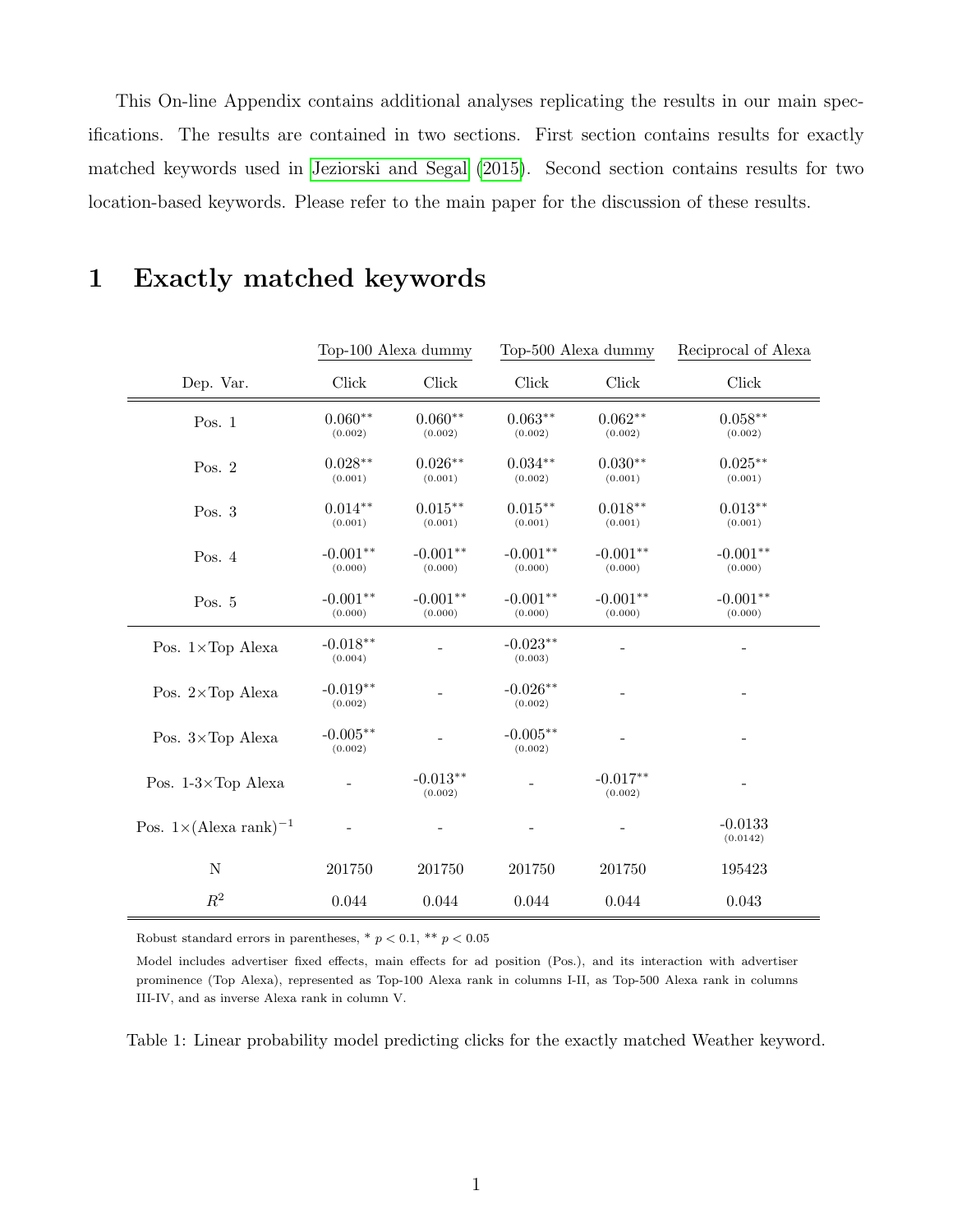|                                          | Top-100 Alexa dummy   |                       | Top-500 Alexa dummy   |                              | Reciprocal of Alexa     |
|------------------------------------------|-----------------------|-----------------------|-----------------------|------------------------------|-------------------------|
| Dep. Var.                                | Click                 | Click                 | ${\rm Click}$         | ${\rm Click}$                | Click                   |
| Pos. $1$                                 | $0.042**$<br>(0.004)  | $0.043**$<br>(0.003)  | $0.042**$<br>(0.004)  | $0.042**$<br>(0.003)         | $0.048**$<br>(0.004)    |
| Pos. $2$                                 | $0.046**$<br>(0.002)  | $0.046**$<br>(0.002)  | $0.045**$<br>(0.002)  | $0.045**$<br>(0.002)         | $0.053**$<br>(0.002)    |
| Pos. $3$                                 | $0.024**$<br>(0.002)  | $0.024**$<br>(0.002)  | $0.024**$<br>(0.002)  | $0.023**$<br>(0.002)         | $0.025***$<br>(0.002)   |
| Pos. $4$                                 | $-0.002**$<br>(0.001) | $-0.002**$<br>(0.001) | $-0.003**$<br>(0.001) | $-0.003**$<br>(0.001)        | $-0.004**$<br>(0.001)   |
| Pos. $5$                                 | $-0.001**$<br>(0.001) | $-0.001**$<br>(0.001) | $-0.002**$<br>(0.001) | $-0.002**$<br>(0.001)        | $-0.002**$<br>(0.001)   |
| Pos. $1 \times Top$ Alexa                | 0.001<br>(0.011)      |                       | $-0.001$<br>(0.009)   |                              |                         |
| Pos. $2 \times Top$ Alexa                | $-0.026**$<br>(0.007) |                       | 0.003<br>(0.007)      |                              |                         |
| Pos. $3 \times Top$ Alexa                | $-0.017**$<br>(0.004) |                       | $-0.008**$<br>(0.003) |                              |                         |
| Pos. $1-3\times$ Top Alexa               |                       | $-0.016**$<br>(0.003) |                       | $-0.004$<br>(0.003)          |                         |
| Pos. $1 \times (\text{Alexa rank})^{-1}$ |                       |                       |                       | $\qquad \qquad \blacksquare$ | $-0.0773**$<br>(0.0336) |
| $\mathbf N$                              | 169153                | 169153                | 169153                | 169153                       | 148967                  |
| $R^2$                                    | 0.049                 | 0.049                 | 0.049                 | 0.049                        | 0.048                   |

Robust standard errors in parentheses, \*  $p < 0.1,$  \*\*  $p < 0.05$ 

Model includes advertiser fixed effects, main effects for ad position (Pos.), and its interaction with advertiser prominence (Top Alexa), represented as Top-100 Alexa rank in columns I-II, as Top-500 Alexa rank in columns III-IV, and as inverse Alexa rank in column V.

Table 2: Linear probability model predicting clicks for the exactly matched Games keyword.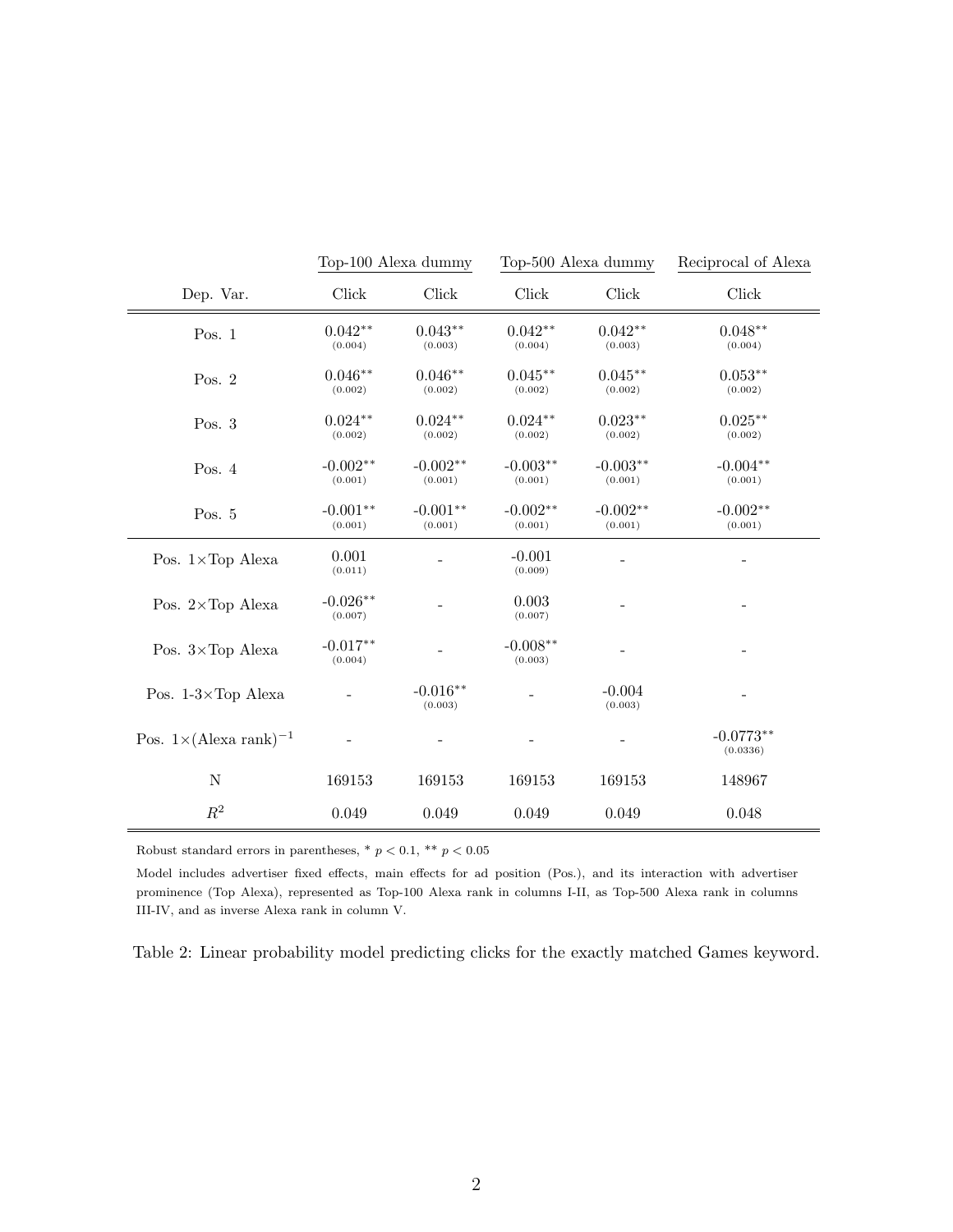|                                          | Top-100 Alexa dummy   |                        | Top-500 Alexa dummy   |                       | Reciprocal of Alexa   |
|------------------------------------------|-----------------------|------------------------|-----------------------|-----------------------|-----------------------|
| Dep. Var.                                | Click                 | ${\rm Click}$          | Click                 | Click                 | Click                 |
| Pos. $1$                                 | $0.108**$<br>(0.002)  | $0.108**$<br>(0.002)   | $0.108**$<br>(0.002)  | $0.108**$<br>(0.002)  | $0.112**$<br>(0.002)  |
| Pos. $2$                                 | $0.053**$<br>(0.002)  | $0.053**$<br>(0.002)   | $0.053**$<br>(0.002)  | $0.053**$<br>(0.002)  | $0.056**$<br>(0.002)  |
| Pos. 3                                   | $0.008**$<br>(0.001)  | $0.008**$<br>(0.001)   | $0.008**$<br>(0.001)  | $0.009**$<br>(0.001)  | $0.009**$<br>(0.001)  |
| Pos. 4                                   | $-0.008**$<br>(0.001) | $-0.008**$<br>(0.001)  | $-0.008**$<br>(0.001) | $-0.008**$<br>(0.001) | $-0.009**$<br>(0.001) |
| Pos. $5$                                 | $-0.005**$<br>(0.000) | $-0.005**$<br>(0.000)  | $-0.005**$<br>(0.000) | $-0.005**$<br>(0.000) | $-0.006**$<br>(0.000) |
| Pos. 1×Top Alexa                         | $-0.100**$<br>(0.002) |                        | $-0.071**$<br>(0.029) |                       |                       |
| Pos. $2 \times Top$ Alexa                | $-0.045**$<br>(0.002) |                        | $-0.045**$<br>(0.002) |                       |                       |
| Pos. $3 \times Top$ Alexa                | $-0.000$<br>(0.001)   |                        | $-0.000$<br>(0.001)   |                       |                       |
| Pos. $1-3\times$ Top Alexa               |                       | $-0.018***$<br>(0.003) |                       | $-0.020**$<br>(0.003) |                       |
| Pos. $1 \times (\text{Alexa rank})^{-1}$ |                       |                        |                       |                       | 0.0540<br>(0.0436)    |
| $\mathbf N$                              | 182653                | 182653                 | 182653                | 182653                | 167114                |
| $\mathbb{R}^2$                           | 0.093                 | 0.093                  | 0.093                 | 0.093                 | 0.092                 |

Robust standard errors in parentheses, \*  $p < 0.1$ , \*\*  $p < 0.05$ 

Model includes advertiser fixed effects, main effects for ad position (Pos.), and its interaction with advertiser prominence (Top Alexa), represented as Top-100 Alexa rank in columns I-II, as Top-500 Alexa rank in columns III-IV, and as inverse Alexa rank in column V.

Table 3: Linear probability model predicting clicks for the exactly matched White pages keyword.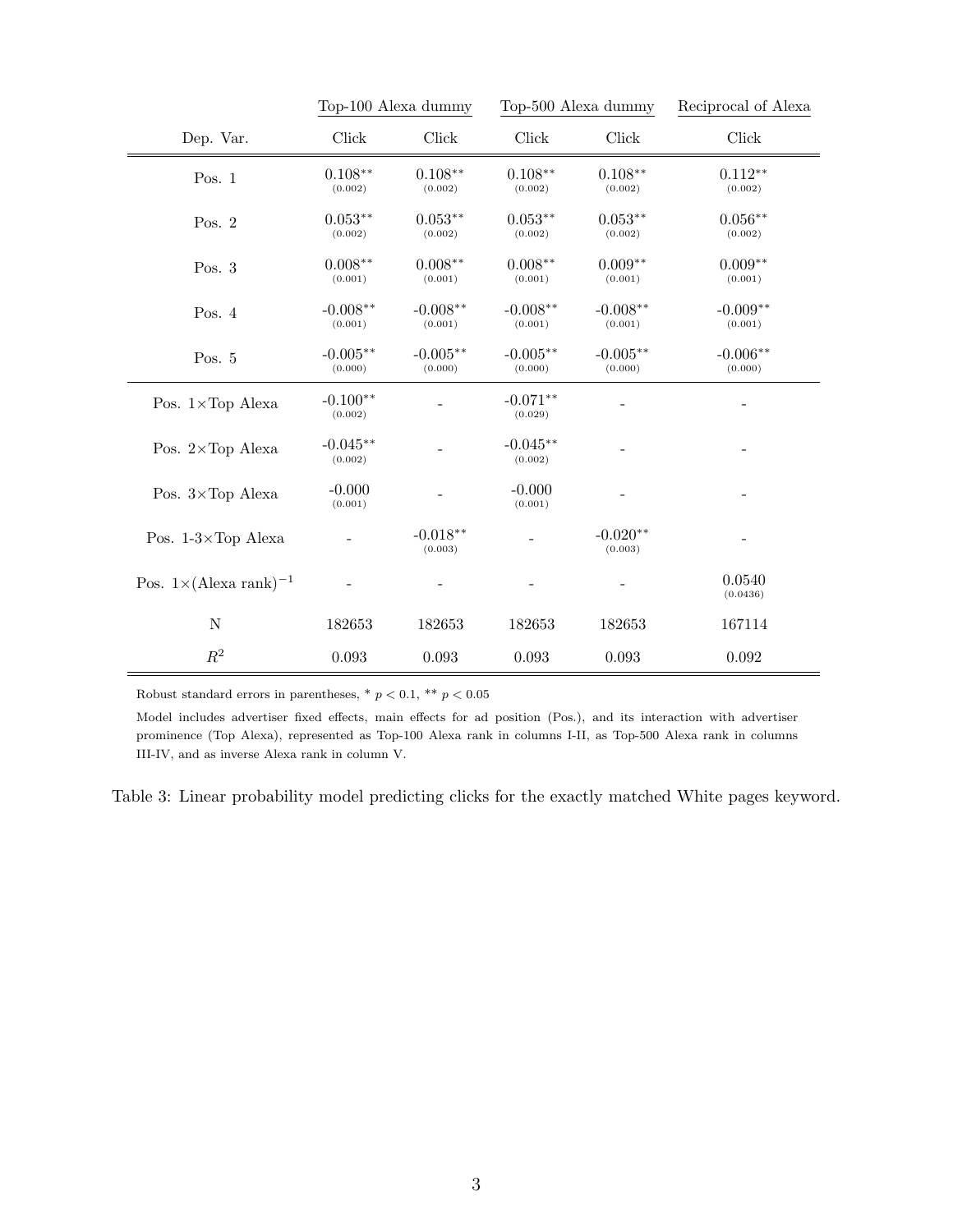## 2 Location-based keywords

|                                           | Top-100 Alexa dummy   |                      | Top-500 Alexa dummy  |                      | Reciprocal of Alexa  |
|-------------------------------------------|-----------------------|----------------------|----------------------|----------------------|----------------------|
| Dep. Var.                                 | Click                 | Click                | Click                | Click                | Click                |
| Pos. $1$                                  | $0.069**$<br>(0.012)  | $0.069**$<br>(0.011) | $0.073**$<br>(0.015) | $0.070**$<br>(0.012) | $0.050**$<br>(0.011) |
| Pos. $2$                                  | $0.052**$<br>(0.011)  | $0.045**$<br>(0.010) | $0.048**$<br>(0.012) | $0.045**$<br>(0.010) | $0.031**$<br>(0.009) |
| Pos. $3$                                  | 0.000<br>(0.006)      | 0.005<br>(0.006)     | 0.001<br>(0.006)     | 0.005<br>(0.006)     | $-0.003$<br>(0.005)  |
| Pos. $4$                                  | $-0.004$<br>(0.004)   | $-0.004$<br>(0.004)  | $-0.004$<br>(0.004)  | $-0.004$<br>(0.004)  | $-0.008*$<br>(0.004) |
| Pos. 5                                    | 0.001<br>(0.004)      | 0.001<br>(0.004)     | 0.001<br>(0.004)     | 0.001<br>(0.004)     | 0.001<br>(0.005)     |
| Pos. $1 \times Top$ Alexa                 | $-0.011$<br>(0.027)   |                      | $-0.023$<br>(0.020)  |                      |                      |
| Pos. $2 \times Top$ Alexa                 | $-0.039**$<br>(0.014) |                      | $-0.022$<br>(0.015)  |                      |                      |
| Pos. $3 \times Top$ Alexa                 | 0.012<br>(0.013)      |                      | 0.002<br>(0.011)     | $\overline{a}$       |                      |
| Pos. $1-3\times$ Top Alexa                |                       | $-0.011$<br>(0.009)  |                      | $-0.012$<br>(0.009)  |                      |
| Pos. $1\times$ (Alexa rank) <sup>-1</sup> |                       |                      |                      |                      | 0.0048<br>(0.0146)   |
| ${\rm N}$                                 | 5876                  | 5876                 | 5876                 | 5876                 | 4725                 |
| $R^2$                                     | 0.039                 | 0.039                | 0.040                | 0.039                | 0.039                |

Robust standard errors in parentheses, \* $p < 0.1,$  \*\*  $p < 0.05$ 

Model includes advertiser fixed effects, main effects for ad position (Pos.), and its interaction with advertiser prominence (Top Alexa), represented as Top-100 Alexa rank in columns I-II, as Top-500 Alexa rank in columns III-IV, and as inverse Alexa rank in column V.

Table 4: Linear probability model predicting clicks for the Chicago keyword.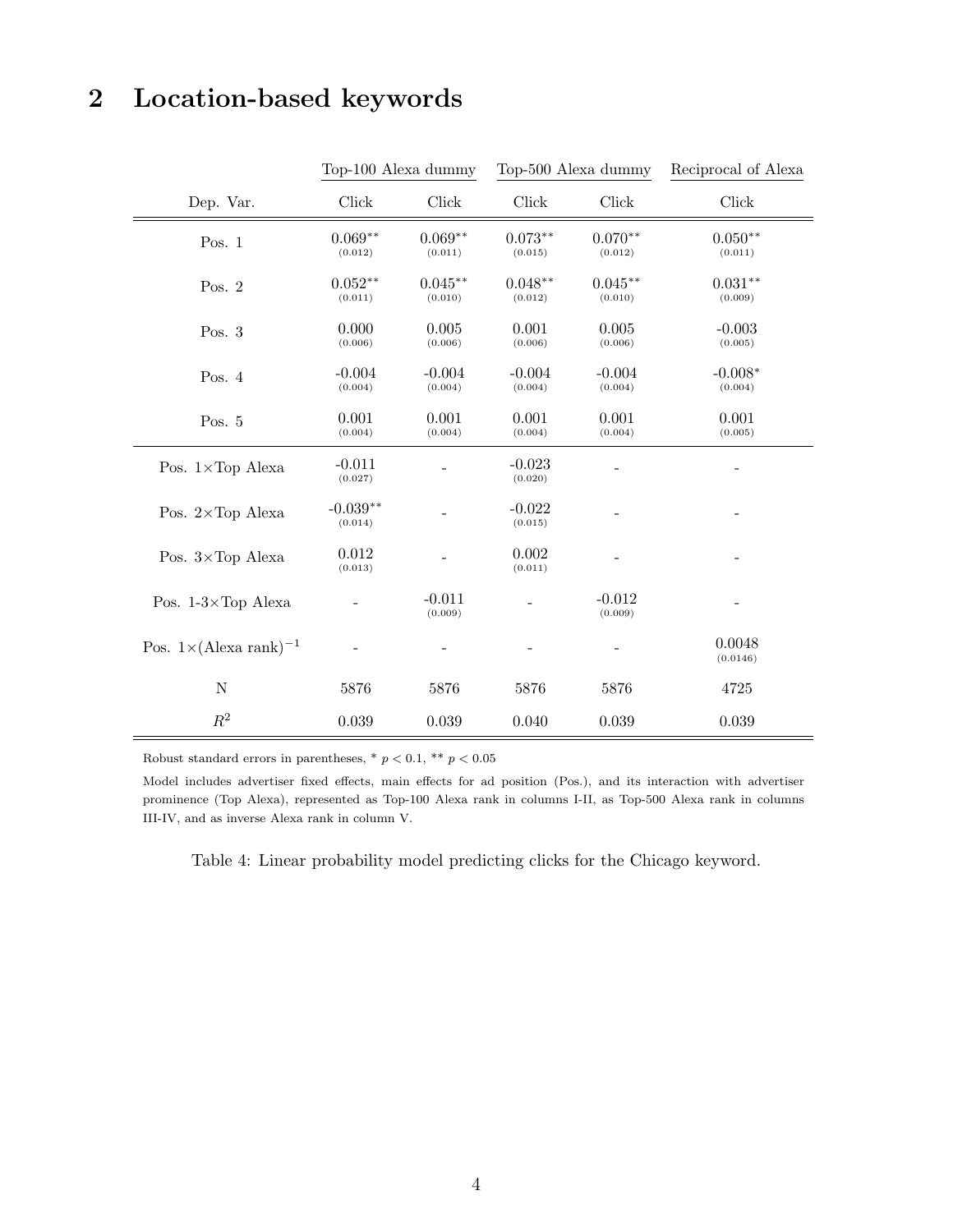|                                           | Top-100 Alexa dummy   |                      | Top-500 Alexa dummy  |                        | Reciprocal of Alexa     |
|-------------------------------------------|-----------------------|----------------------|----------------------|------------------------|-------------------------|
| Dep. Var.                                 | Click                 | Click                | Click                | $\operatorname{Click}$ | Click                   |
| Pos. $1$                                  | $0.021**$<br>(0.010)  | $0.029**$<br>(0.010) | $0.021*$<br>(0.012)  | $0.030**$<br>(0.011)   | $0.024**$<br>(0.011)    |
| Pos. $2$                                  | $0.017**$<br>(0.009)  | $0.014*$<br>(0.008)  | 0.013<br>(0.010)     | $0.015*$<br>(0.008)    | 0.010<br>(0.007)        |
| Pos. $3$                                  | 0.009<br>(0.008)      | 0.007<br>(0.007)     | 0.015<br>(0.010)     | 0.009<br>(0.008)       | 0.003<br>(0.007)        |
| Pos. $4$                                  | $-0.001$<br>(0.003)   | $-0.001$<br>(0.003)  | $-0.002$<br>(0.003)  | $-0.002$<br>(0.003)    | $-0.002$<br>(0.004)     |
| Pos. $5$                                  | 0.000<br>(0.003)      | 0.000<br>(0.003)     | $-0.000$<br>(0.003)  | 0.000<br>(0.003)       | $-0.003$<br>(0.002)     |
| Pos. $1 \times Top$ Alexa                 | 0.020<br>(0.023)      |                      | 0.006<br>(0.018)     |                        |                         |
| Pos. 2×Top Alexa                          | $-0.028**$<br>(0.010) |                      | $-0.006$<br>(0.013)  |                        |                         |
| Pos. $3 \times Top$ Alexa                 | $-0.020**$<br>(0.009) |                      | $-0.021*$<br>(0.012) |                        |                         |
| Pos. $1-3\times$ Top Alexa                |                       | $-0.011*$<br>(0.006) |                      | $-0.010$<br>(0.009)    |                         |
| Pos. $1\times$ (Alexa rank) <sup>-1</sup> |                       |                      |                      |                        | $-0.0118**$<br>(0.0056) |
| $\mathbf N$                               | 2549                  | 2549                 | 2549                 | 2549                   | 2192                    |
| $\mathbb{R}^2$                            | 0.013                 | 0.013                | 0.015                | 0.013                  | 0.016                   |

Robust standard errors in parentheses, \*  $p < 0.1,$  \*\*  $p < 0.05$ 

Model includes advertiser fixed effects, main effects for ad position (Pos.), and its interaction with advertiser prominence (Top Alexa), represented as Top-100 Alexa rank in columns I-II, as Top-500 Alexa rank in columns III-IV, and as inverse Alexa rank in column V.

Table 5: Linear probability model predicting clicks for the Seattle keyword.